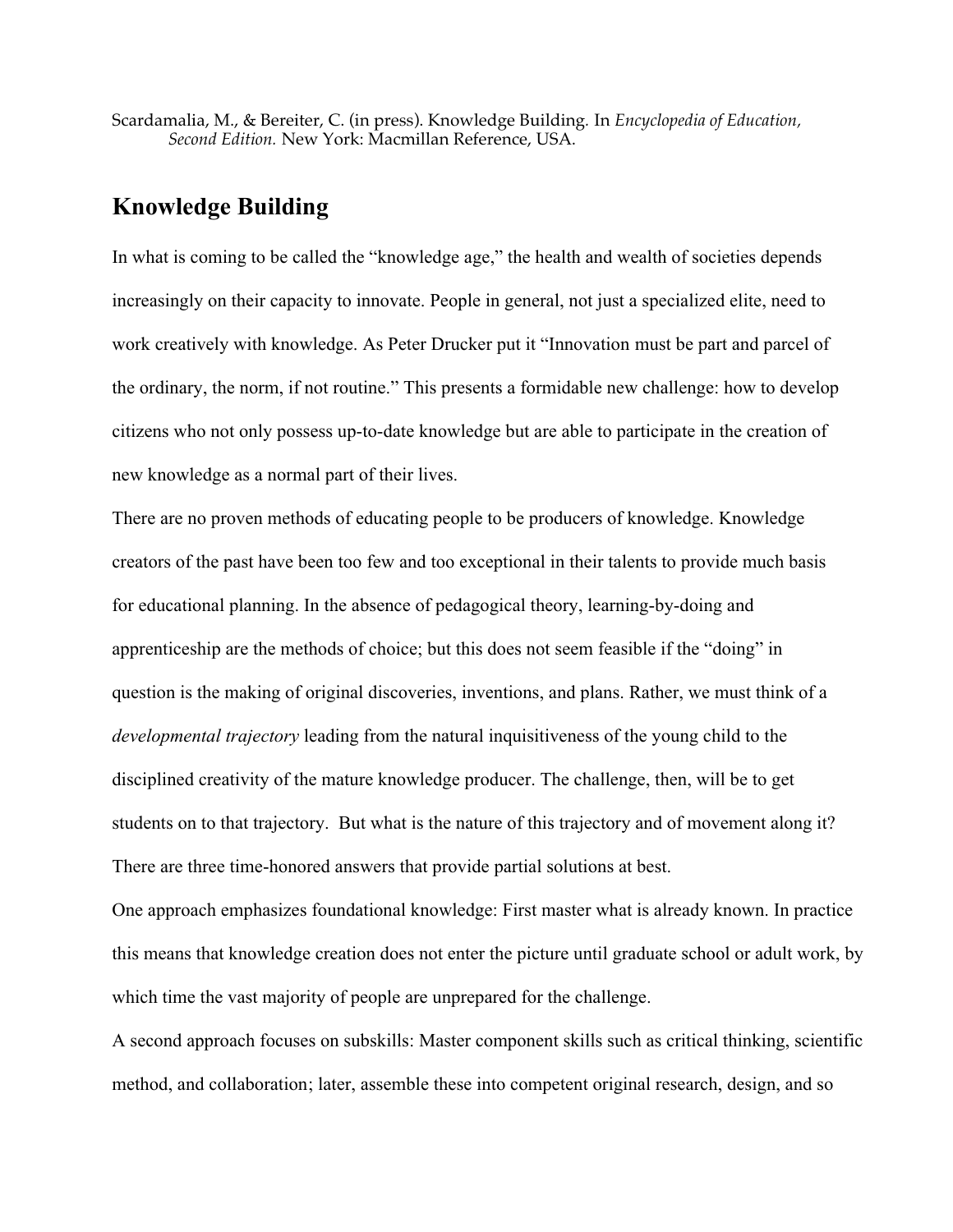forth. Again, the assembly—if it occurs at all—typically occurs only at advanced levels that are reached by only a few. Additionally, the core motivation—advancing the frontiers of knowledge—is missing, with the result that the component skills are pursued as ends in themselves, lacking in authentic purpose. Subskill approaches remain popular (now often under the banner of "twenty-first century skills") because they lend themselves to parsing the curriculum into specific objectives. A third approach is associated with such labels as "learning communities," "project-based learning," and "guided discovery." Knowledge is socially constructed, and best supported through collaborations designed so that participants share knowledge and tackle projects that incorporate features of adult teamwork, real-world content, and use of varied information sources. This is the most widely supported approach at present, especially with regard to the use of information technology. The main drawback is that it too easily declines toward what is discussed below as shallow constructivism.

Knowledge building provides an alternative that more directly addresses the need to educate people for a world in which knowledge creation and innovation are pervasive. Knowledge building may be defined as the production and continual improvement of ideas of value to a community, through means that increase the likelihood that what the community accomplishes will be greater than the sum of individual contributions and part of broader cultural efforts. Knowledge building, thus, goes on throughout a knowledge society and is not limited to education. As applied to education, however, the approach means engaging learners in the full process of knowledge creation from an early age. This is in contrast to the three approaches identified above, which focus on kinds of learning and activities that are expected to lead eventually to knowledge building rather than engagement directly in it.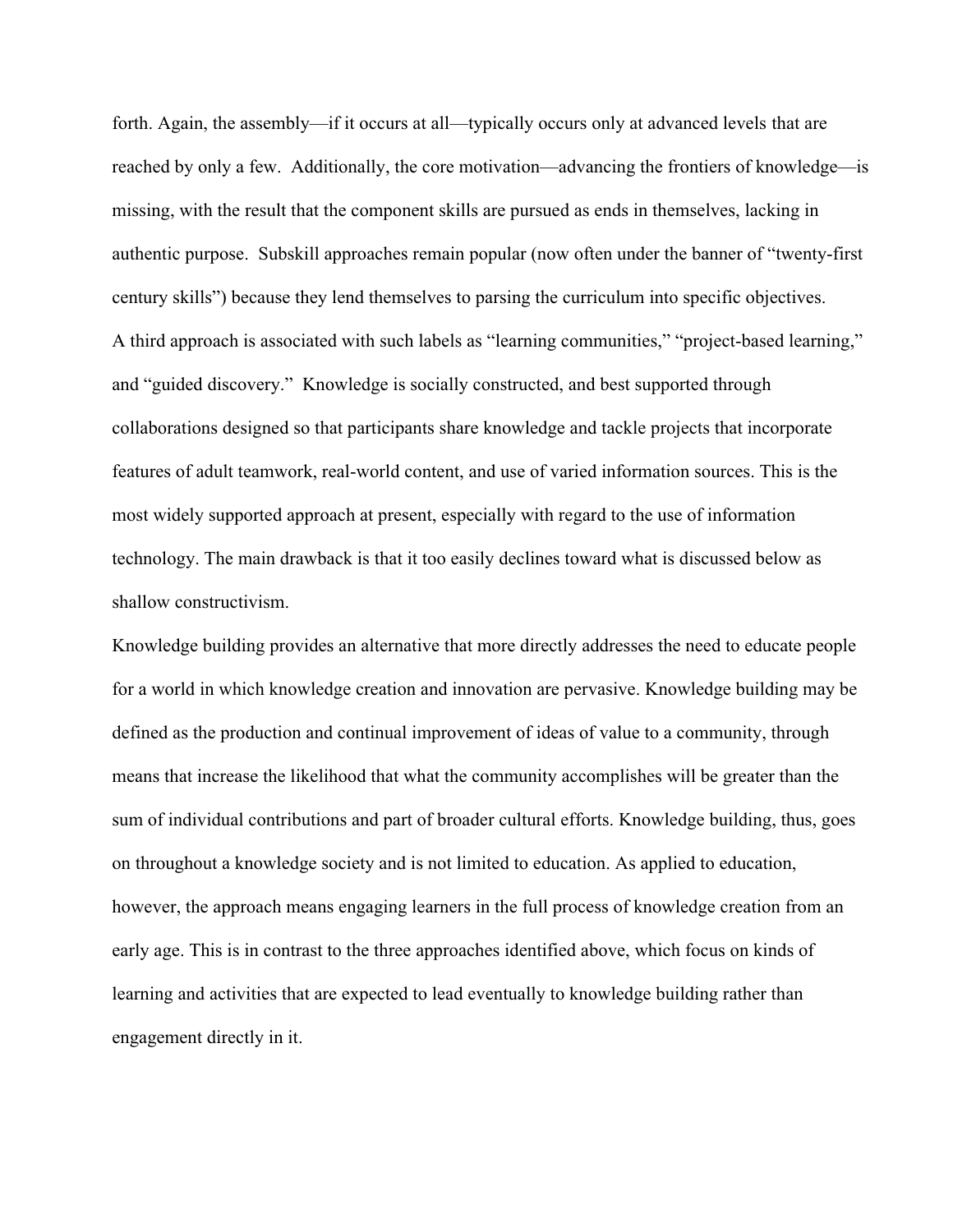The basic premise of the knowledge building approach is that, although achievements may differ, the *process* of knowledge building is essentially the same across the trajectory running from early childhood to the most advanced levels of theorizing, invention, and design, and across the spectrum of knowledge creating organizations, within and beyond school. If learners are engaged in processes only suitable for school, then they are not engaged in knowledge building.

## **Learning and Knowledge Building: Important Distinctions**

An Internet search turned up 32,000 web pages that use the term "knowledge building." A sampling of these suggests that business people use the term to connote knowledge creation, whereas in education it tends to be used as a synonym for learning. This obscures an important distinction. Learning is an internal, unobservable process that results in changes of belief, attitude, or skill. Knowledge building, by contrast, results in the creation or modification of public knowledge—knowledge that lives 'in the world' and is available to be worked on and used by other people. Of course creating public knowledge results in personal learning, but so does practically all human activity. Results to date suggest that the learning that accompanies knowledge building encompasses the foundational learning, subskills, and socio-cognitive dynamics pursued in other approaches, along with the additional benefit of movement along the trajectory to mature knowledge creation. Whether they are scientists working on an explanation of cell aging, engineers designing fuel-efficient vehicles, nurses planning improvements in patient care, or first-graders working on an explanation of leaves changing color in the fall, knowledge builders engage in similar processes with a similar goal. That goal is to advance the frontiers of knowledge as they perceive them. Of course, the frontiers as perceived by children will be different from those perceived by professionals, but professionals may also disagree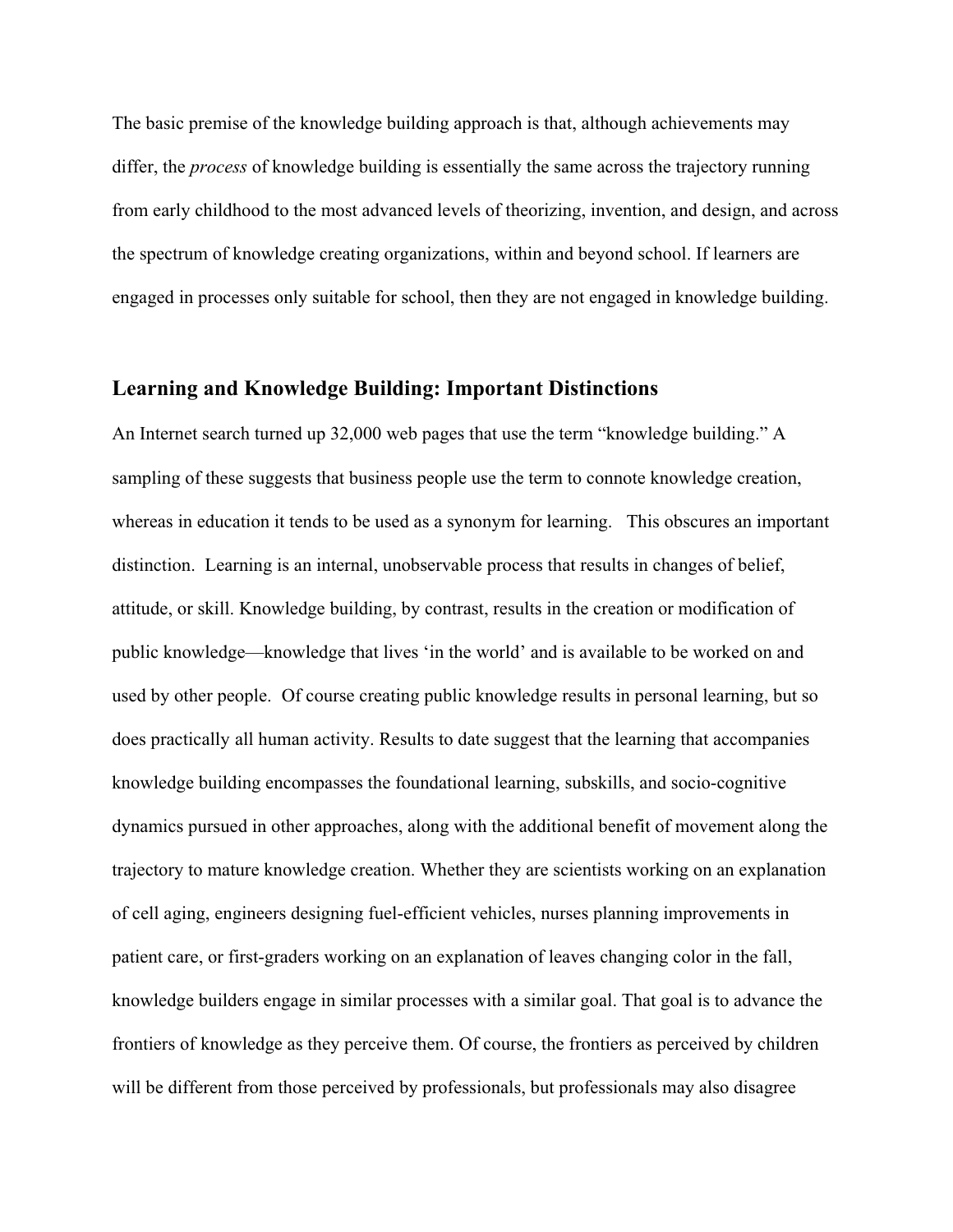among themselves about where the frontier is and what constitutes an advance. Dealing with such issues is part of the work of any knowledge building group, and so students must learn to deal with these issues as well. Identifying the frontier should be part of their research, not something preordained. The knowledge building trajectory involves taking increasing responsibility for these and other high-level, long term aspects of knowledge work. This distinguishes knowledge building from collaborative learning activities. Keeping abreast of advancing knowledge is now recognized as essential for members of a knowledge society. Knowledge building goes beyond this to recognize the importance of creating new knowledge. The key distinction is between learning—the process through which the rapidly growing cultural capital of a society is distributed—and knowledge building—the deliberate effort to increase the cultural capital of society.

### **Shallow versus Deep Constructivism**

 "Constructivism" is a term whose vagueness beclouds important distinctions. Knowledge building is clearly a constructive process, but most of what goes on in the name of constructivism is not knowledge building. To clarify, it is helpful to distinguish between shallow and deep forms of constructivism. The shallowest forms engage students in tasks and activities in which ideas have no overt presence but are entirely implicit. Students describe the activities they are engaged in (e.g., planting seeds, measuring shadows) and show little awareness of the underlying principles that these tasks are to convey. In the deepest forms of constructivism, people are advancing the frontiers of knowledge in their community. This purpose guides and structures their activity: Overt practices such as identifying problems of understanding, establishing and refining goals based on progress, gathering information, theorizing, designing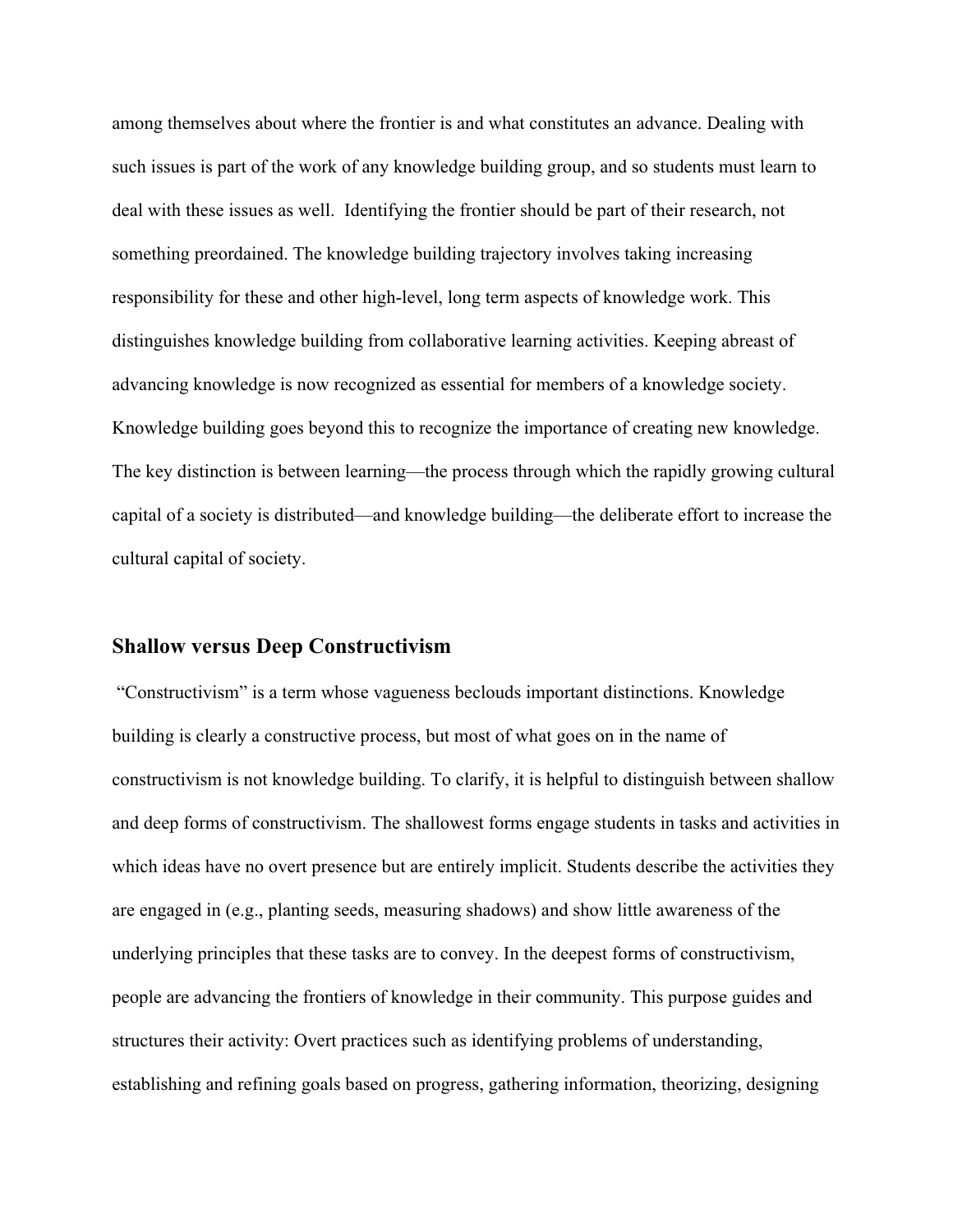experiments, answering questions and improving theories, building models, monitoring and evaluating progress, and reporting are all directed by the participants themselves toward knowledge building goals.

Most learner-centered, inquiry-based, learning community and other approaches labeled "constructivist" are distributed somewhere between these extremes of shallow and deep constructivism. Participants in this middle ground are engaged to a greater or lesser extent with ideas and they have greater or lesser amounts of responsibility for achieving goals, but the overarching responsibility and means for advancing the frontiers of knowledge are either absent or remain in the hands of the teacher or project designer. The idea of 'guided discovery' suggests this middle ground. Middle-level constructivist approaches are best categorized as constructivist learning rather than knowledge building. Knowledge building calls for deep constructivism at all educational levels; it is the key to innovation.

#### **Knowledge Building Environments**

In knowledge building, ideas are treated as real things, as objects of inquiry and improvement in their own right. Knowledge building environments enable ideas to get out into the world and onto a path of continual improvement. This means not only preserving them but making them available to the whole community in a form that allows them to be discussed, interconnected, revised, and superseded.

Threaded discourse, which is the predominant Internet technology for idea exchange, has limited value for this purpose. Typically, ideas are lodged within conversational threads, contributions are unmodifiable, and there is no way of linking ideas in different threads or assimilating them into larger wholes. By contrast, CSILE/Knowledge Forum®, a technology designed specifically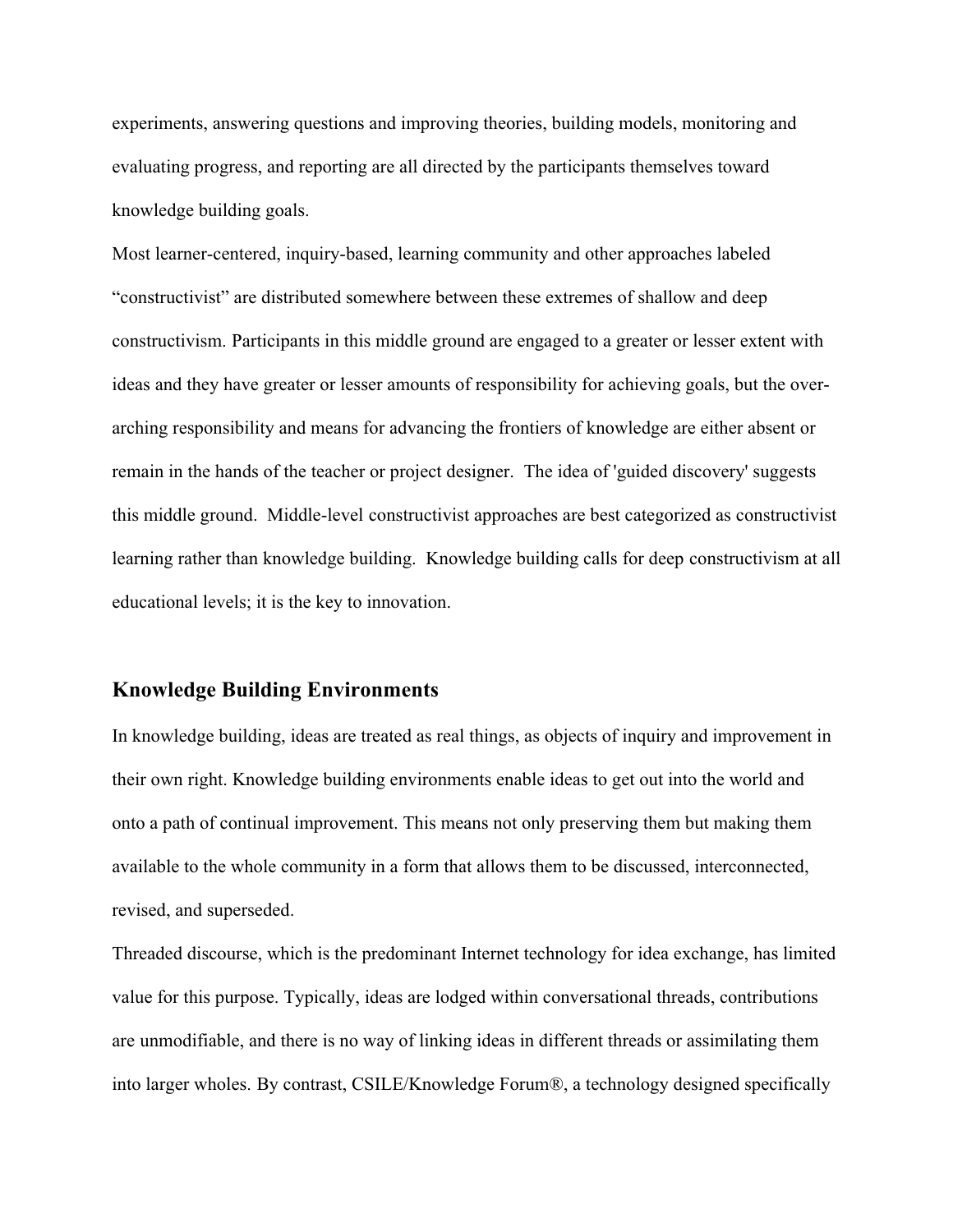to support knowledge building, has these required provisions and scaffolding supports for idea development, graphical means for viewing and reconstructing ideas from multiple perspectives, means of joining discourses across communities, and a variety of other functions that contribute to collaborative knowledge building. Contributions to a community knowledge base serve to create shared intellectual property, and give ideas a life beyond the transitory nature of conversation and its isolation from other discourses. Thus the environment supports sustained collaborative knowledge work, integral to the day-to-day workings of the community, as opposed to merely providing a discussion forum that serves as an add-on to regular work or study.

A shared workspace for knowledge building enables a self-organizing system of interactions among participants and their ideas and helps to eliminate the need for externally designed organizers of work. Advances within this communal space continually generate further advances, with problems reformulated at more complex levels that bring a wider range of knowledge into consideration. Thus there is a compounding effect, much like the compounding of capital through investment. Supporting such compounding and social responsibility for the collective work is the main challenge in the design of knowledge building environments. In keeping with the belief that the process of knowledge building is fundamentally the same at beginning and advanced levels, and across sectors and cultures, Knowledge Forum is used from grade 1 to graduate school, and in a variety of knowledge-based organizations in countries around the world.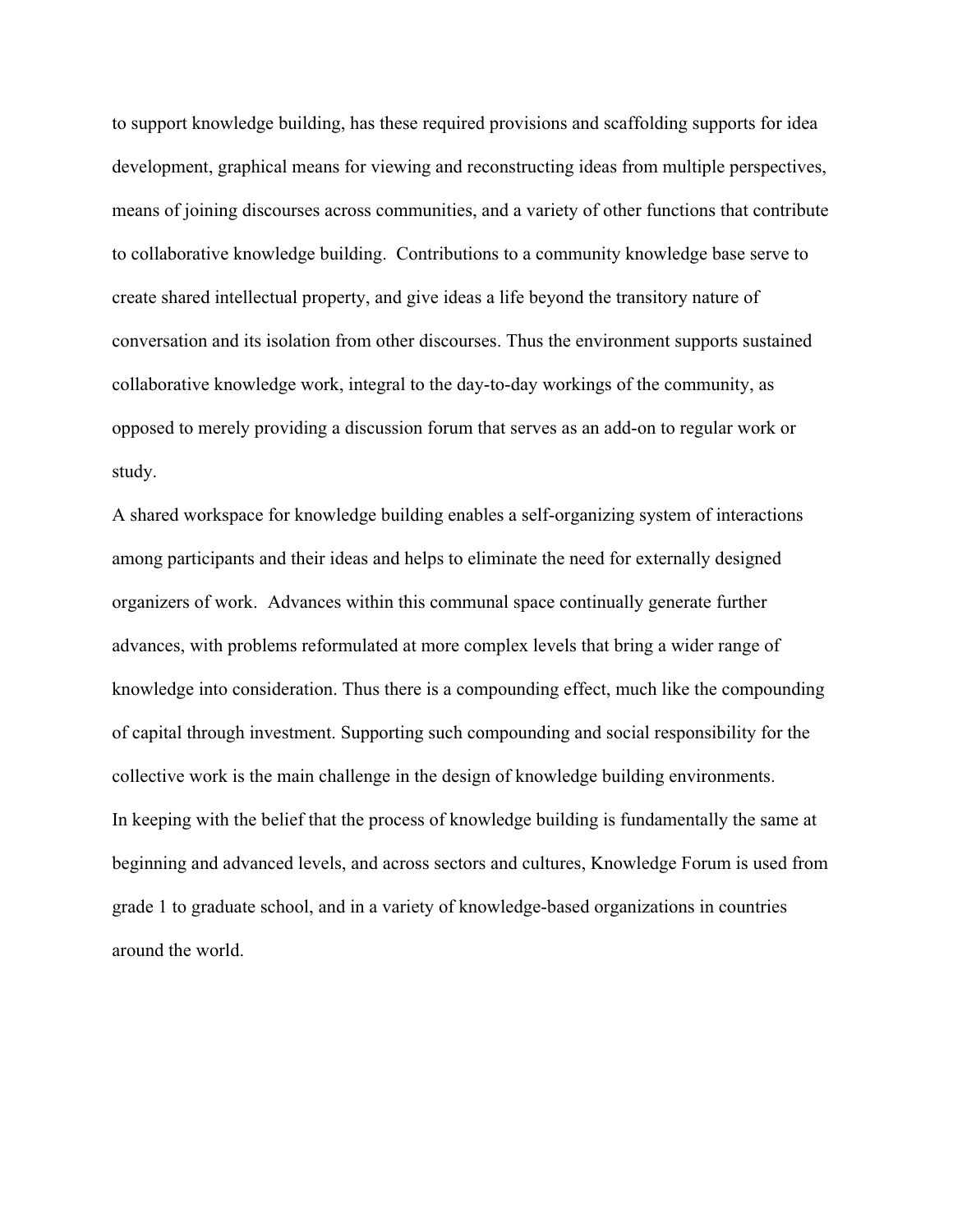## **Social Aspects of Knowledge Building**

Educational approaches of all kinds are subject to what is called the "Matthew effect": The rich get richer. The more you know the more you can learn. This is as close to a law of nature as learning research has come. It can be used to justify loading the elementary curriculum with large quantities of content. However, another potent principle is that knowledge needs to be of value to people in their current lives, not merely banked against future needs. This is part of the justification for activity and project-based methods where work is driven by students' own interests. In knowledge building this Deweyean principle is carried a step farther: Advances in understanding produce conceptual tools to achieve further advances in understanding. Thus there is a dynamism to knowledge building that can be a powerful motivator.

The Matthew effect foretells a widening gap between haves and have-nots in education, one that may already be manifesting itself in the widening income gap between the more and the less well-educated. No educational approach can be expected to solve the related equity problems, but knowledge building offers signal advantages. The knowledge building trajectory offers value all along its course, not just at its upper reaches. At all stages people are building authentic knowledge that is immediately useful to themselves and their community in making sense of their world. They are also developing skills and habits of mind conducive to lifelong learning. It is not assumed that everyone will come out equal in the end, but possibilities for continual advancement remain open for all.

From a social standpoint, the ability to connect discourses within and between communities opens new possibilities for barrier-crossing and mutual support. Successful knowledge building communities establish socio-cognitive norms and values that all participants are aware of and work toward. These include contributing to collective knowledge advances, constructive and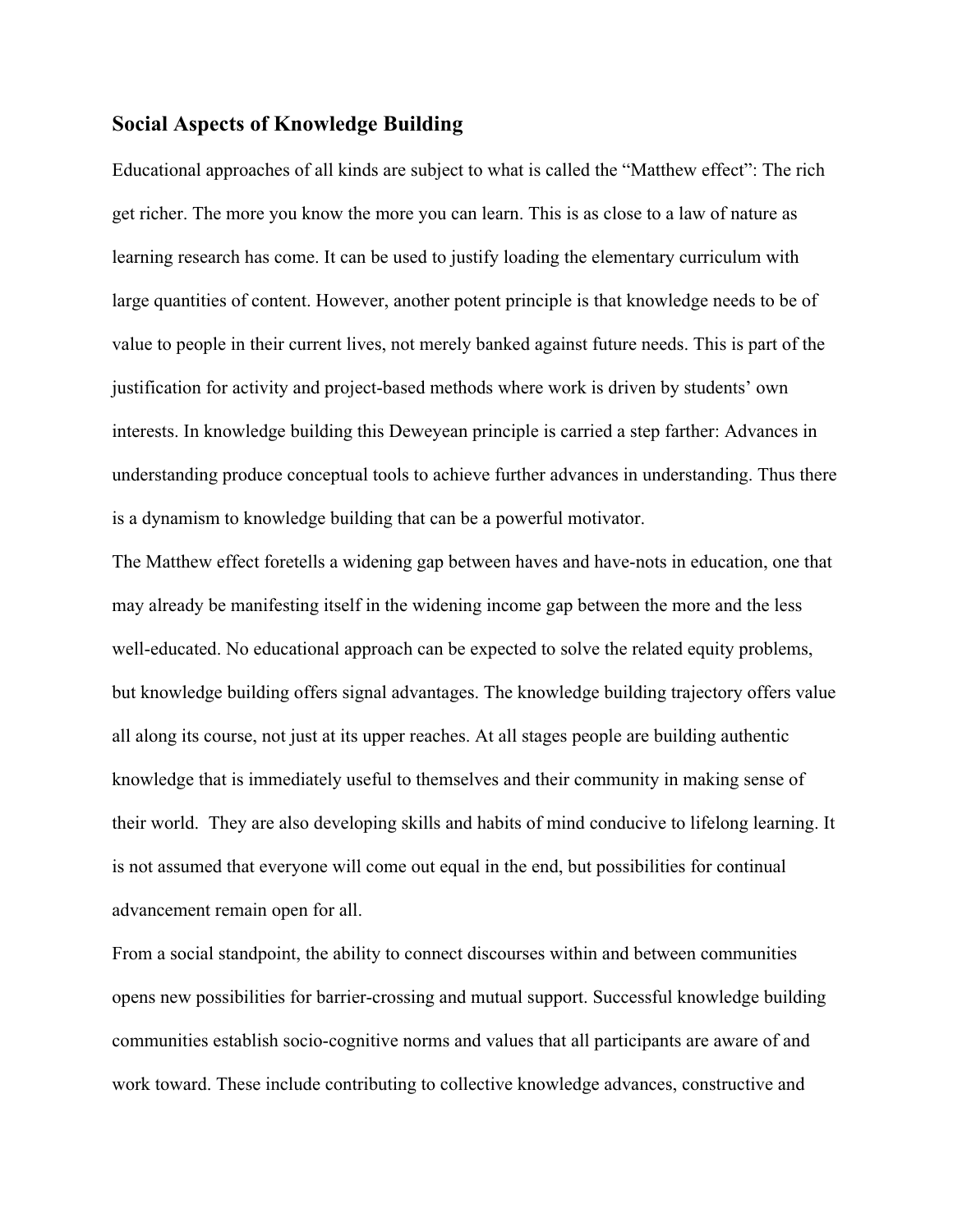considerate criticism, and continual seeking of idea improvements. Grade 1 students, participants with low-literacy levels, and workers in knowledge-creating organizations can all adopt such norms, which then serve as a basis for cooperation across the developmental trajectory and among culturally diverse groups.

Knowledge building has been shown to yield advantages in literacy, in twenty-first century skills, in core content knowledge, in the ability to learn from text, and in other abilities. However, it is the fact that knowledge building involves students directly in creative and sustained work with ideas that makes it especially promising as the foundation for education in the knowledge age.

## **Bibliography**

- Bereiter, Carl. 2002. *Education and mind in the knowledge age*. Mahwah, NJ: Lawrence Erlbaum Associates.
- Drucker, Peter. 1985. *Innovation and entrepreneurship: practice and principles.* New York: Harper and Row.
- Homer-Dixon, Thomas. 2000. *The ingenuity gap: Facing the economic, environmental, and other challenges of an increasingly complex and unpredictable world*. New York: Knopf.
- Scardamalia, Marlene. 2002. "Collective cognitive responsibility for the advancement of knowledge." In *Liberal education in a knowledge society,* ed., Barry Smith. Chicago: Open Court.
- Scardamalia, Marlene; Bereiter, Carl; and Lamon, Mary. 1994. "The CSILE Project: Trying to bring the classroom into World 3." In *Classroom Lessons: Integrating Cognitive Theory*